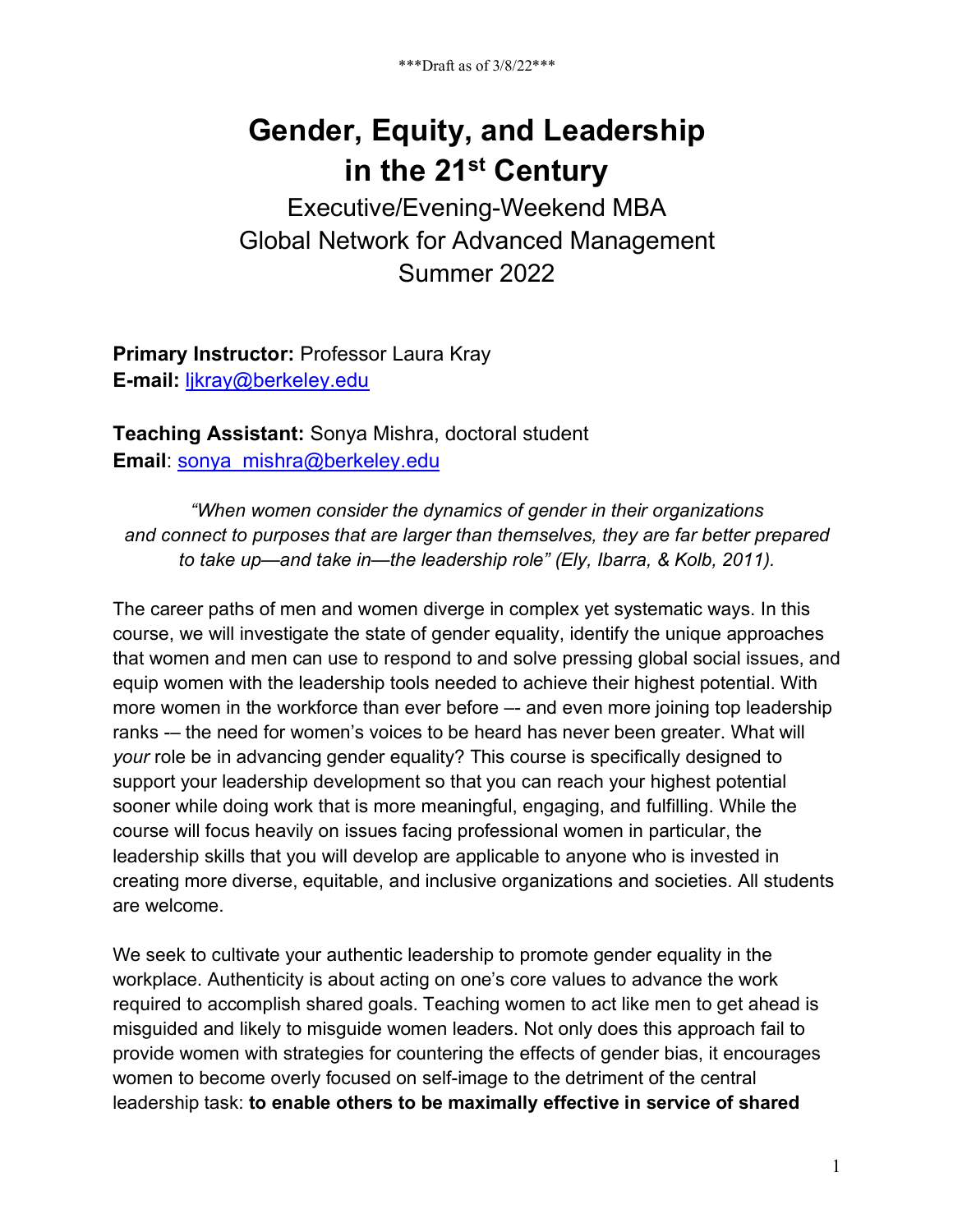**goals**. This course seeks to over-write outdated scripts about power that have historically produced deep ambivalence in high-potential, rising star women to motivate and enable women's highest leadership potential in the modern age and into the future. Pushing past the usual stereotypes that require women to "fit into" a masculine world, this course combines evidence-based findings with pragmatic insights to enable you to recognize and override stubborn barriers to women's advancement.

The course is based on cutting-edge behavioral and social science, and has been validated by leading practitioners around the world. Perhaps most importantly, this course offers a proven set of tools to combat obstacles that limit global efforts to make the world better, fairer, and safer for all, and thus is targeted at those seeking to develop leadership tools to increase diversity and inclusion in the modern workplace. We will use daily experiential exercises to foster greater self-insights and to benefit from realtime, peer feedback. Learning how to be an effective leader is like learning any complex skill: It rarely comes naturally and usually takes a good deal of practice. This course will create a safe space for this type of work to occur. Finally, this course is focused on results—you will walk away with increased self-awareness, tangible skills, and knowledge needed to be an impactful leader in the modern global workplace who creates an environment that promotes gender equality.

If there is anything in this syllabus that does not work for you due to current circumstances, let us know as soon as possible. We will try to work things out for you, whatever your situation. Focus on learning and contributing in whatever way you are able. The most important thing is that you take care of yourself and others. Let this course be a source of support, not stress.

# **Objectives**

If you embrace everything that this course has to offer, you will gain a new level of confidence and greater sense of ownership over your own leadership development. After taking this course, you will be able to: (1) diagnose multiple causes of gender inequality, (2) identify strategies for overcoming personal and organizational obstacles to career advancement, (3) develop techniques for influencing others, and (4) understand the critical role of growth mindsets in collaborating effectively with others to lead change in organizations and societies.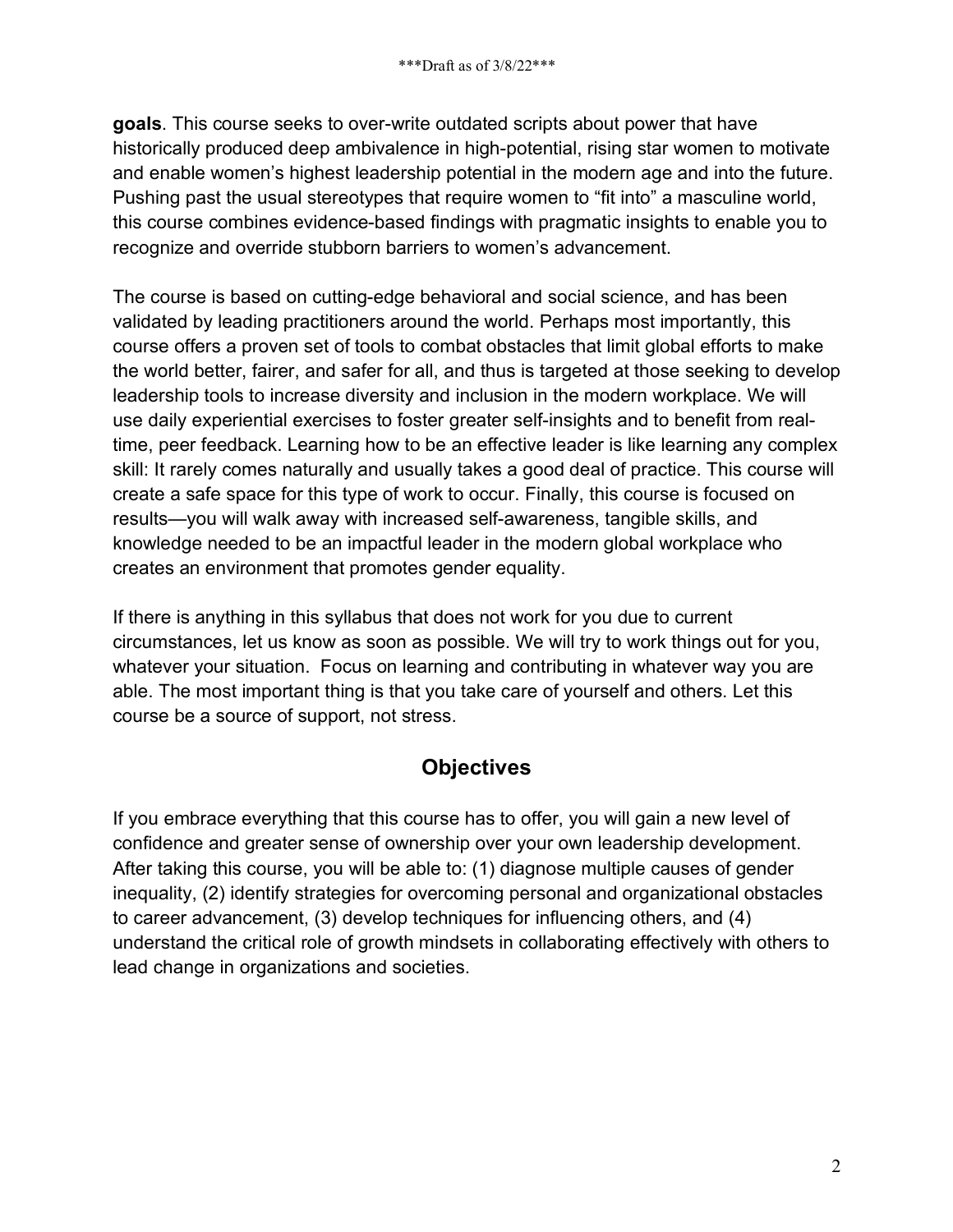# **Use of Technology and In Class Writing Assignments**

Class will be conducted by Zoom. Please keep your camera on during class. Students overwhelmingly report that they are more engaged when they can see instructors and their classmates. At times when bandwidth or circumstances do not allow, audio only is fine. Please let us know if you cannot attend a scheduled synchronous session or have to leave early so we can adjust breakout rooms, group work, and paired exercises that are planned in advance. Students overwhelmingly report that it is easier to stay focused if their notifications are off and only class-related windows are open during our Zoom sessions. Because our time together is precious, we ask that you commit to turning off all other screens, closing chats, and silencing other devices to help you maintain your focus on the course material. We also ask that you have a dedicated notebook and pencil/pen by your side throughout the week. We will be assigning a number of short, writing exercises to help you internalize course concepts.

# **Course requirements**

You will be evaluated on three types of work:

- Participation (30%)
- Leadership development plan (35%)
- Leading for change team project (35%)

# **Professional Code of Conduct**

My hope is that you are here to learn. I think highly of you and your integrity, and hope you see yourself the same way. To ensure the best experience for all throughout the course, please note the following:

- I reserve the right to submit written work to plagiarism detection software.
- Do not view anyone else's work prior to doing your own, or discuss cases and exercises with students who have already taken the class.
- If you are familiar with a case or exercise introduced in class, please do not be a "spoiler" in any way.
- No recordings of any kind can be made of class without my permission.
- All exercises and their "solutions" are confidential and are not to be circulated or shared in any form.

# **Participation**

For us to learn together, it is essential that we create a safe space for experimentation and build a community of peer support. Exposure to a diverse range of ideas and insights from people with distinct backgrounds and experiences is critical to this course. It is imperative that you attend every class, bringing your unique perspective and ready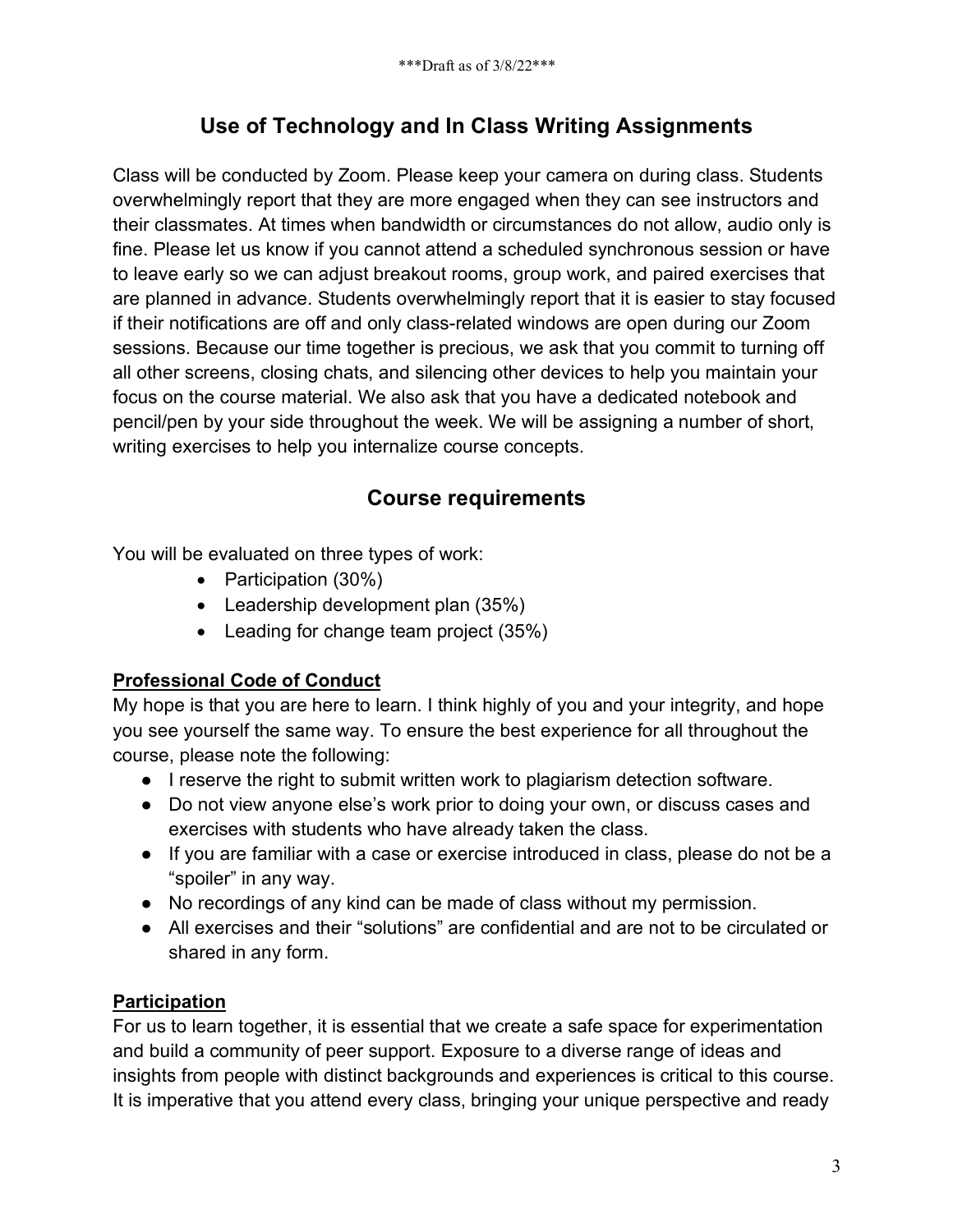to engage in healthy debate about the causes and consequences of gender equality and what we can do collectively to enable women's leadership to address the most pressing challenges of contemporary society. We look forward to hearing your perspective and learning from your past experiences. To further deepen lessons, you will also be asked to submit your thoughts, reactions, and brief self-reflections at various points throughout course sessions.

If you are in a time zone which, at times, makes synchronous participation challenging or you miss class, we will make recordings available. You are expected to watch what you missed as we proceed through the week. To make up for missed sessions, you will be asked to submit a virtual three minute response video after watching the recording. We will do our best to pair you with other students for asynchronous group activities to maximize time zone compatibility.

### **Leadership Development Plan**

This assignment is designed to strengthen your leadership identity. A leadership identity involves both coming to see oneself as a leader and being seen by others as a leader. I invite you to take stock of the accumulation of experiences that have informed your sense of self as a leader, as well as critically examining prior feedback you have received about your fit for taking up the leader role. Considering times when you have taken actions aimed at asserting leadership, when have you received validation? Grounding your leadership identity in actual achievement will enable you to see leadership as a central and enduring aspect of your self-definition. Connecting with the part of you that already feels capable will bolster your self-confidence, increase your motivation to lead, and encourage you to seek new opportunities to practice leadership. By comparing times when you have been successful at leading others to times when have you struggled to be recognized for your authority, the hope is that you can identify which personal qualities support your leadership and which, if any, are currently holding you back.

Another critical aspect of leadership development is connecting with your sense of purpose. You will be most effective as a leader when you pursue purposes that align with your personal values and orient you towards advancing the collective good. Not only is connecting with your larger purpose inherently rewarding to pursue, it will also enable you to feel and to be experienced by others as more authentic, to inspire trust and a sense of urgency in others and help your teams to find more meaning in their work. Finally, being purpose-driven may provide a way out of the trap of being overly preoccupied by how others view you by turning your focus outward (i.e. focusing on what your direct reports need from you to accomplish their work may enable you to adopt both a hard-driving and supportive style). What are your most deeply held values and how can these values be leveraged to support finding solutions to the most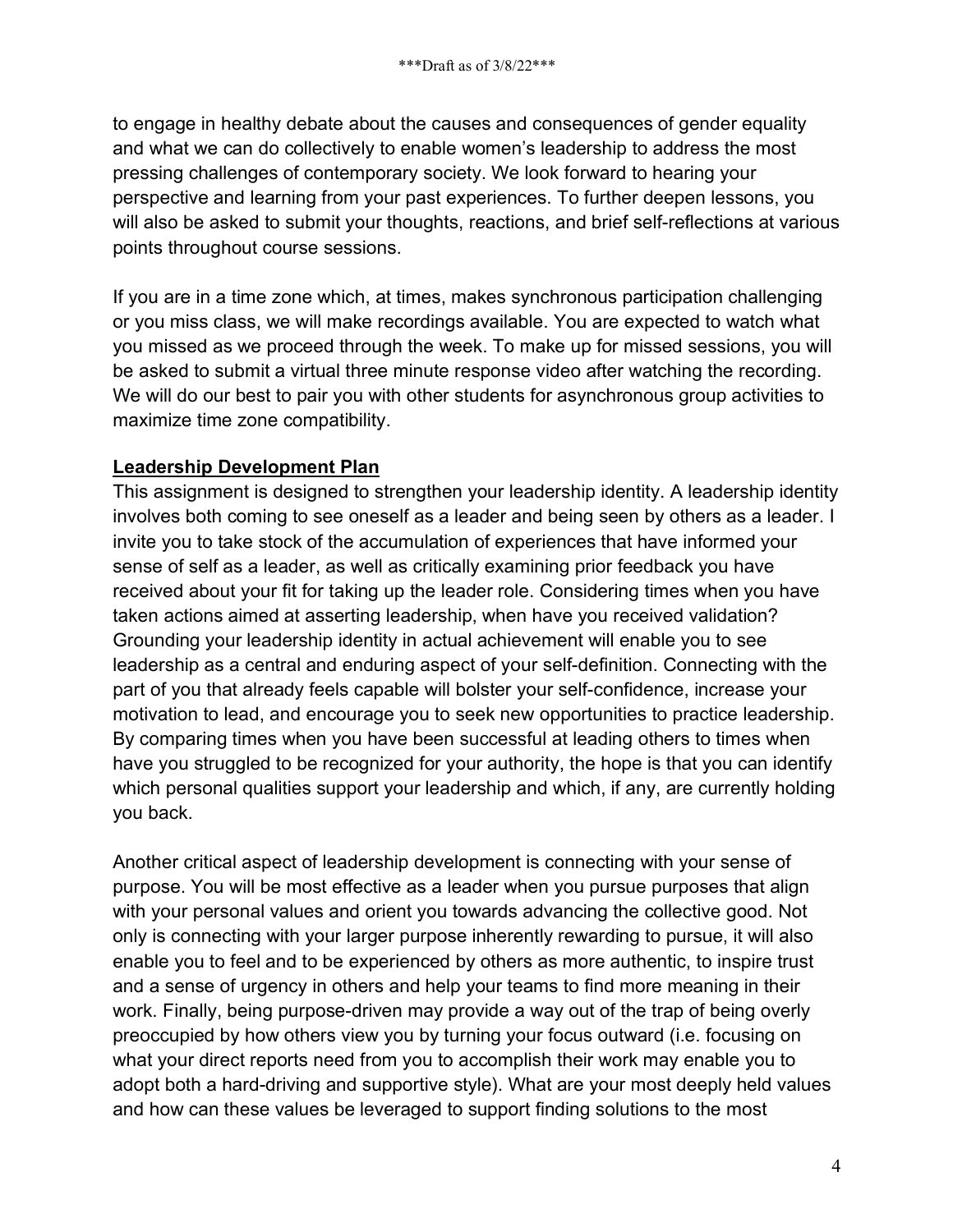pressing contemporary societal challenges? What is the job that you are best suited to perform based on your values and how do your values provide a rationale for various career-advancing behaviors (i.e. networking, negotiating) that might otherwise not seem worthwhile?

## • **Part A: Personal Reflection (due Wednesday, June 8th)**

A central goal of this course is to enable you to construct a leader identity despite subtle barriers erected to your leadership advancement. To do so will require working through any ambivalence you may feel about embarking on a journey to increase your leadership capacity. To begin, please complete the required readings listed on p. 11 (available in Study.net via bCourses), which includes several recent studies of gender equity across the globe. In addition, please incorporate insights from your readings of the **required textbook** (*The Person You Mean to Be*).

To prepare you for our time in class together, after doing a deep dive into these readings, please address the following themes around your leadership identity and the connection between your sense of purpose as a leader and contemporary societal challenges in a 2-3 page (double-spaced, 12 point font) essay:

- a) **YOUR EXPERIENCE**: What forms of biases described in the report have you personally experienced or witnessed? What impact, if any, has it had on your leadership aspirations? How did you handle the situation and would you do anything differently today? If you have not experienced any of these biases, why not?
- b) **YOUR INSPIRATION:** Who are your role models of diverse leaders that have best taught you how to claim a leader identity credibly? What diverse leaders do you admire, and why? What are the competencies these leaders have that enable them to be effective? Which aspects of their biography and career trajectory particularly resonate with you? How are you similar? How are you different? What do you have to learn from these leaders?
- c) **YOUR PURPOSE:** What is the societal or organizational problem that you are most driven to solve? What issue motivates you to be your most courageous self? What is your most pressing goal at this juncture in your career? What higher purpose might accomplishing it enable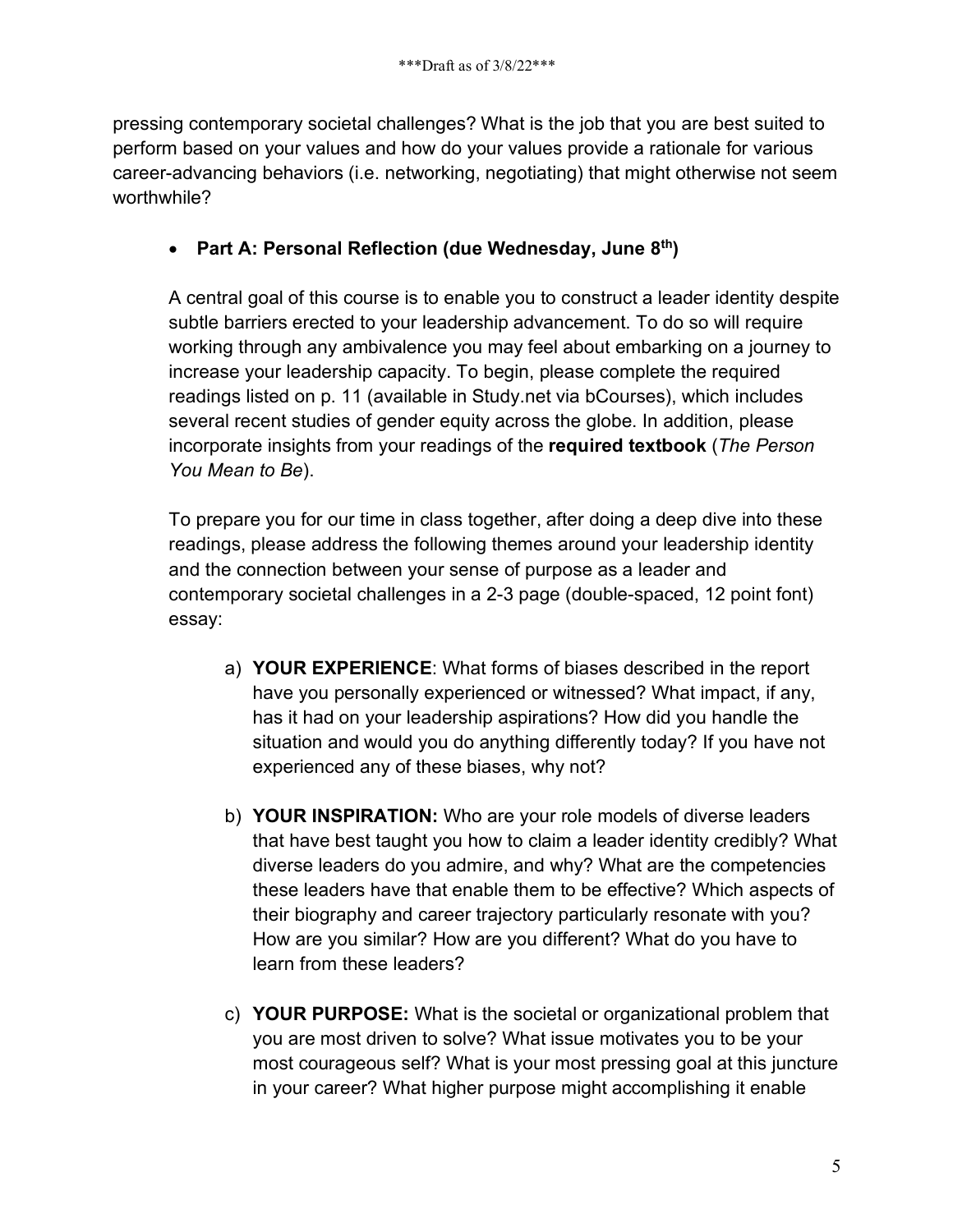you to pursue down the road? At the end of your career, what do you want to be known for? What does a meaningful and successful career look like to you? How can you firmly ground your personal values in your leadership role? What risks, if any, does pursuing this passion pose that you will need to accept and/or work to mitigate?

# • **Part B**: **Leadership Development Plan (due Sunday, July 10th)**

After our class ends, you are tasked with creating a leadership development plan for the next chapter of your career. Drawing from the readings, lectures, peer feedback, personalized feedback, experiential exercises and any other modality of classroom learning, construct a plan that enables you to be a leader working on the issue that generates the most passion from you and that will enable you to have the greatest impact. Start abstractly and then work towards a more concrete action plan that details the incremental steps needed to make this dream a reality.

- a) Incorporating the written, oral, and peer feedback received throughout the course, identify which facets of your leadership style you would most like to improve. Which aspect of the feedback indicates this should be a priority? What benefits do you expect to reap for these improvements? What specific behaviors would you like to change? What is your plan for change? Are there aspects of the feedback you received that seem off? If so, can you explain why this might be so?
- b) Think back to a time in your career in which a setback prevented you from getting the result or outcome you wanted. Using course concepts, describe how the current state of knowledge about leadership generally and diversity, equity, and inclusion specifically informs your understanding of the best pathway for achieving your career objectives. In hindsight, how might you have handled the situation differently? How well positioned are you for success if a similar challenge were to arise in the future?
- c) The higher you go in an organization, the less likely it is that bureaucratic policies will apply and therefore the more critical your informal network will become. Moreover, instead of it being the case that diverse leaders "sink or swim on their own merit," leaders who have support networks are more likely to swim, while those who do not tend to sink. With this in mind, who are the most important individuals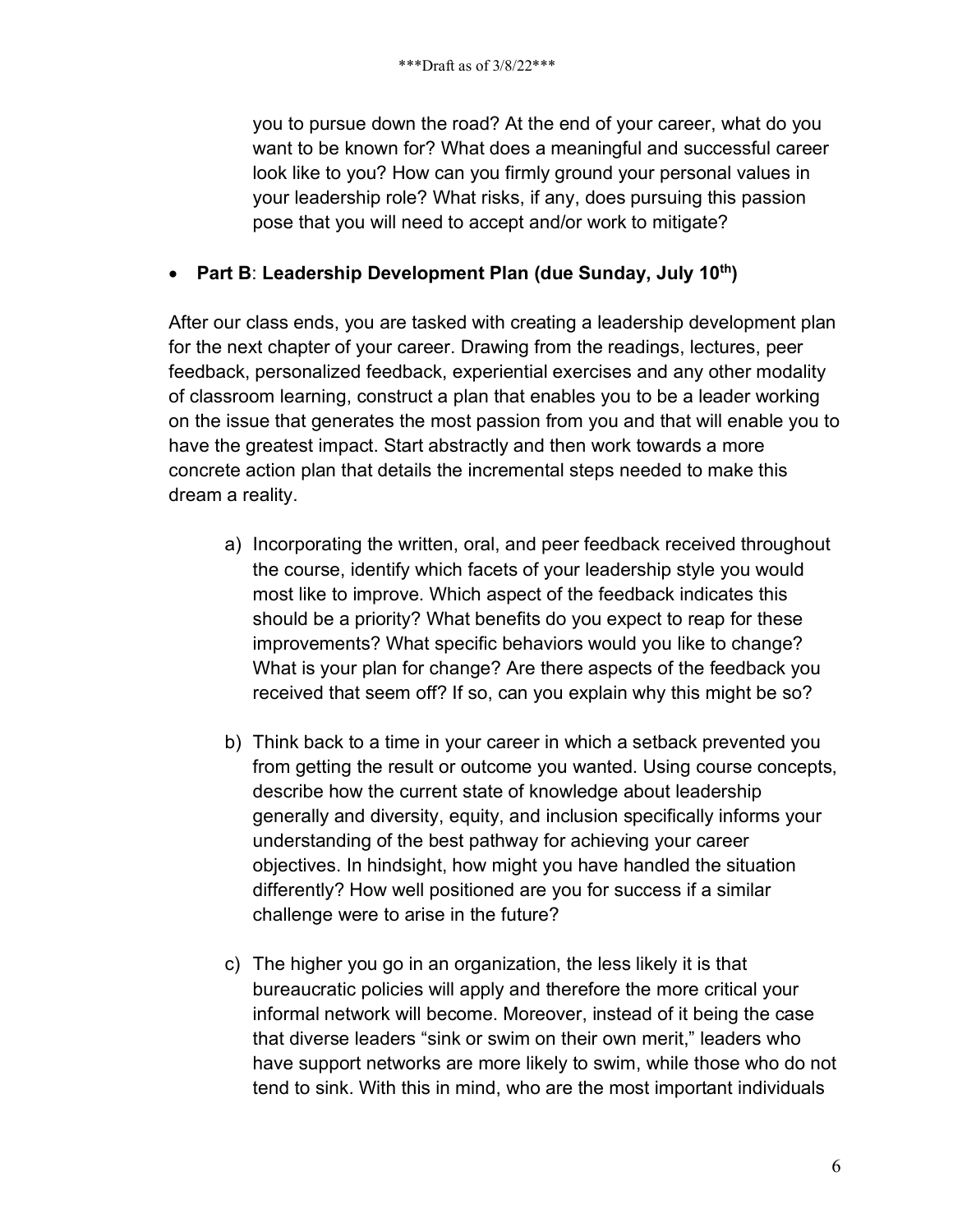for you to build relationships with? What kinds of relationships help you cultivate the perspectives and experiences that you value? What are the strengths and weaknesses of your network? What challenges make building the right network difficult? Be specific about tactics you can employ to overcome those challenges.

d) What practices will you institute to reflect your growth mindset about leadership? How will you maintain the will to learn and grow into future leadership challenges? What will success look like? What obstacles might you encounter along the way and how will you remain resolute in pursuit of your higher purpose?

Final papers should be typed, double-spaced, 12-point font, and no longer than 8 pages. The value of this assignment will be determined by the breadth and depth of your strategic planning. Please incorporate readings throughout.

# **Leading for Change Team Project**

Working in teams of 4-5 students, this assignment is designed to increase our shared learning by identifying a pressing issue of our day that is relevant to equity and promoting the leadership advancement of diverse groups. Teams should consider the wide range of issues, challenges, and opportunities of women and underrepresented minorities throughout the globe in gaining power, influence, and resources and conduct an in-depth analysis around your chosen topic grounded in research on real organizations to identify best practices for improving diversity, equity, and inclusion for your particular issue-area.

Your team should provide a roadmap for accelerating the pace of progress and innovation to create organizations unconstrained by bias. You should articulate how we can best create a sense of urgency for change and to craft and communicate a vision of the future despite persistent barriers. Specifically, you might address how women, underrepresented minorities, and their allies can best negotiate "buy-in" from various stakeholders and change social norms and laws to promote equality. What situational constraints need to be considered in making (and possibly adjusting) your recommendations?

Some potential topics are listed here. Feel free to propose a different topic as well.

- Equity in the era of Covid-19
- Mentoring and sponsorship
- Intersectionality
- Cracking the glass ceiling
- Dual-career couples
- Work-life balance
- Sexual harassment
- Male allies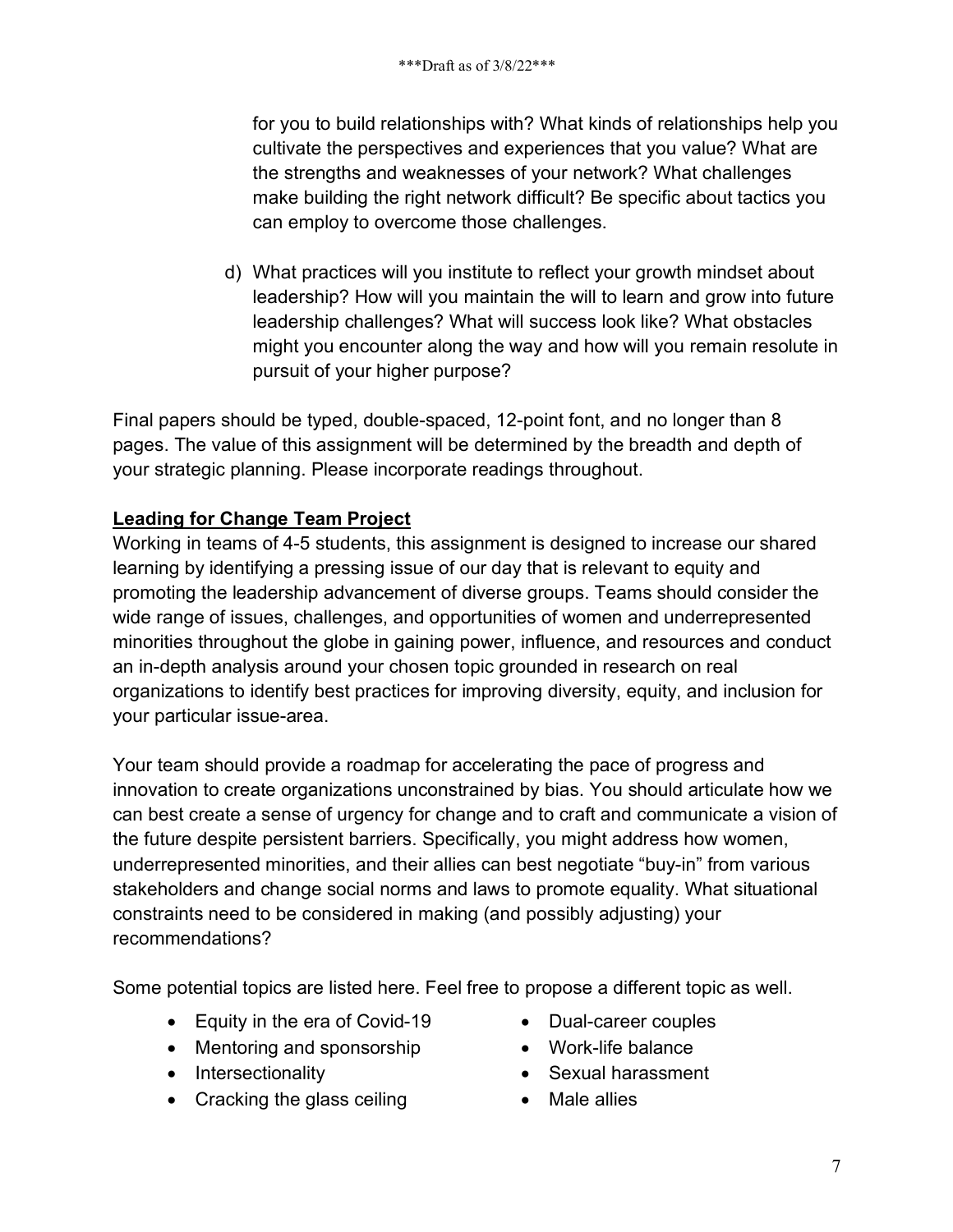# • **Part A: Motivating Collective Action – Individual Pre-Course Assignment (due Wednesday, June 8th)**

- $\circ$  Identify a leader of an organization from your home country (i.e. where you currently attend business school) that is leading change in an area of diversity, equity, and inclusion that you are interested in. Why are they so highly respected in this regard and what is the key to their success within your local context? Highlight their relevant accomplishments and cutting-edge practices to explain why they inspire your leadership. Summarize your key insights on one Powerpoint slide that will be shared with the class.
- o All submitted slides will be posted on the course website (under "Discussions" page). On the first day of class, you will be asked to discuss your chosen leader and why you admire them with your classmates. You will be asked to comment on at least three of your classmates' chosen leaders during the week of class.
- $\circ$  Group assignments will be finalized on the first day of class, Monday, June  $13<sup>th</sup>$ .

# • **Part B: Diversity Audit and Strategic Plan for Change – Group Assignment (due Sunday, July 10th)**

o Perform an informal diversity audit of at least two organizations your group is familiar with, comparing the similarities and differences in their strategies and processes and making recommendations for improving their management of diversity. You might find it helpful to talk to people in the organization (if not in time for your presentation in class, then for the final report). This could include organizations you have previously worked for or are currently employed by. However, in some cases, it may be possible to complete the project with your own insights and publicly available information about the organization. Some information (e.g. policy statements) may be readily available from the company's website. More in depth information may come from personal discussions with managers and/or other employees, requesting quantitative data from the organizations' HR departments (e.g. the demographic composition of the organizations over time, the presence and number of affinity groups) and analyzing written materials related to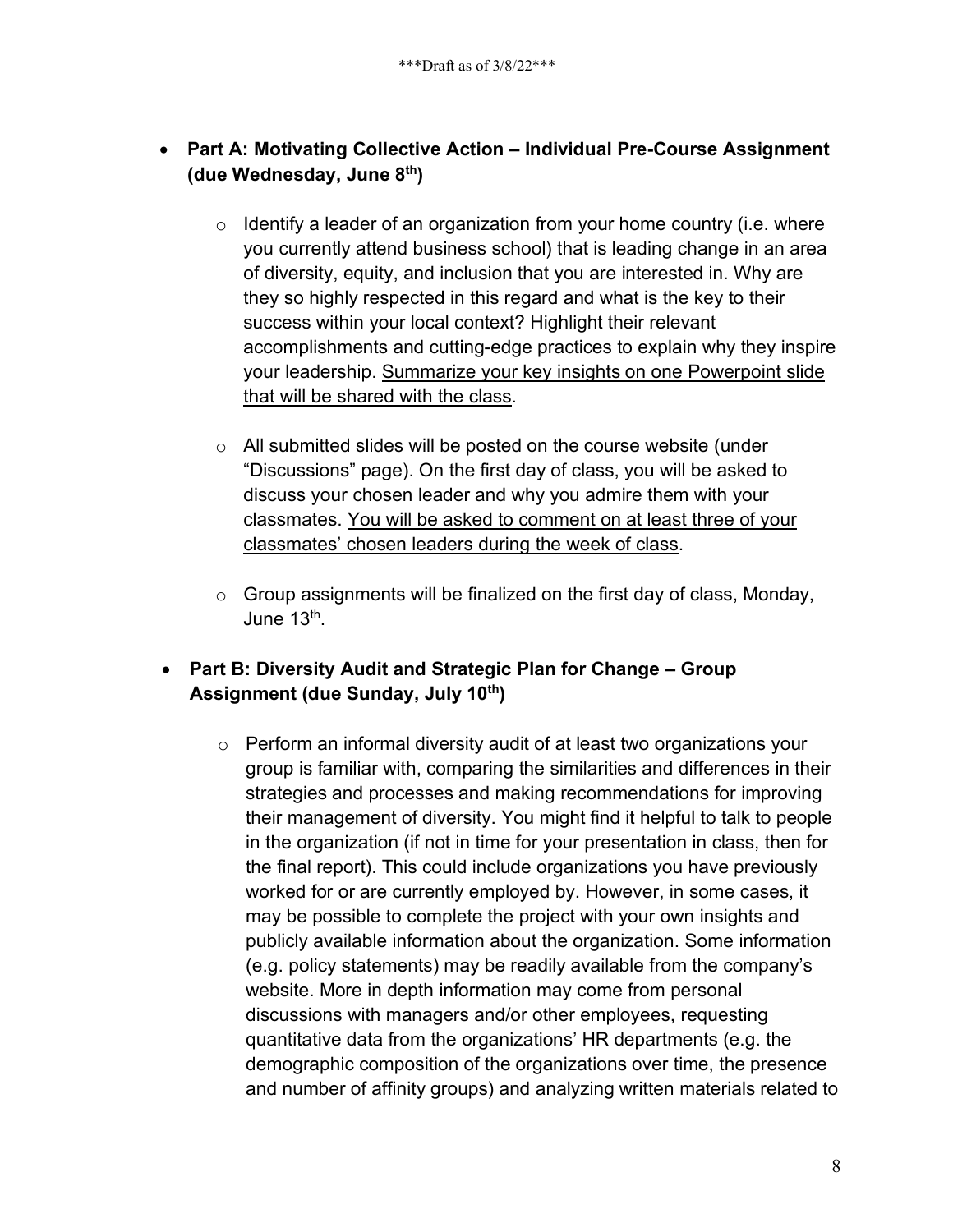diversity (e.g. mission statements, PR materials, application materials). You might explore external data as well, including GlassDoor and other employee-driven reviews of the organizations.

- o Focus your research on your group's chosen topic, diagnosing and posing resolutions for specific tensions currently evident within the organizations (e.g. integrating cultural diversity in a global environment), or evaluating the organizations' diversity policies and practices (e.g. hiring and promotion, participation in decision-making, implicit bias training).
- o Formulate recommendations to the organizations based on your learnings. Offer both practical and creative insights for managers interested in addressing your chosen topic. Lay out the incremental, systematic (i.e. replicable) steps that can help managers identify biases built into these organization's normal routines and practices and offer solutions to unleash their previously untapped potential.
- o What system of advocacy might the organizations institute to support diverse leadership? How can advocates create a strategy for building alliances with key stakeholders within and across organizations?

Final deliverables include a 5-minute presentation of your initial ideas and findings (with 5 additional minutes for Q&A) on **Friday, June 17th** and a 2-3 page executive summary of key learnings and best practices (to be shared with the rest of the class), which is due on **Sunday, July 10th**.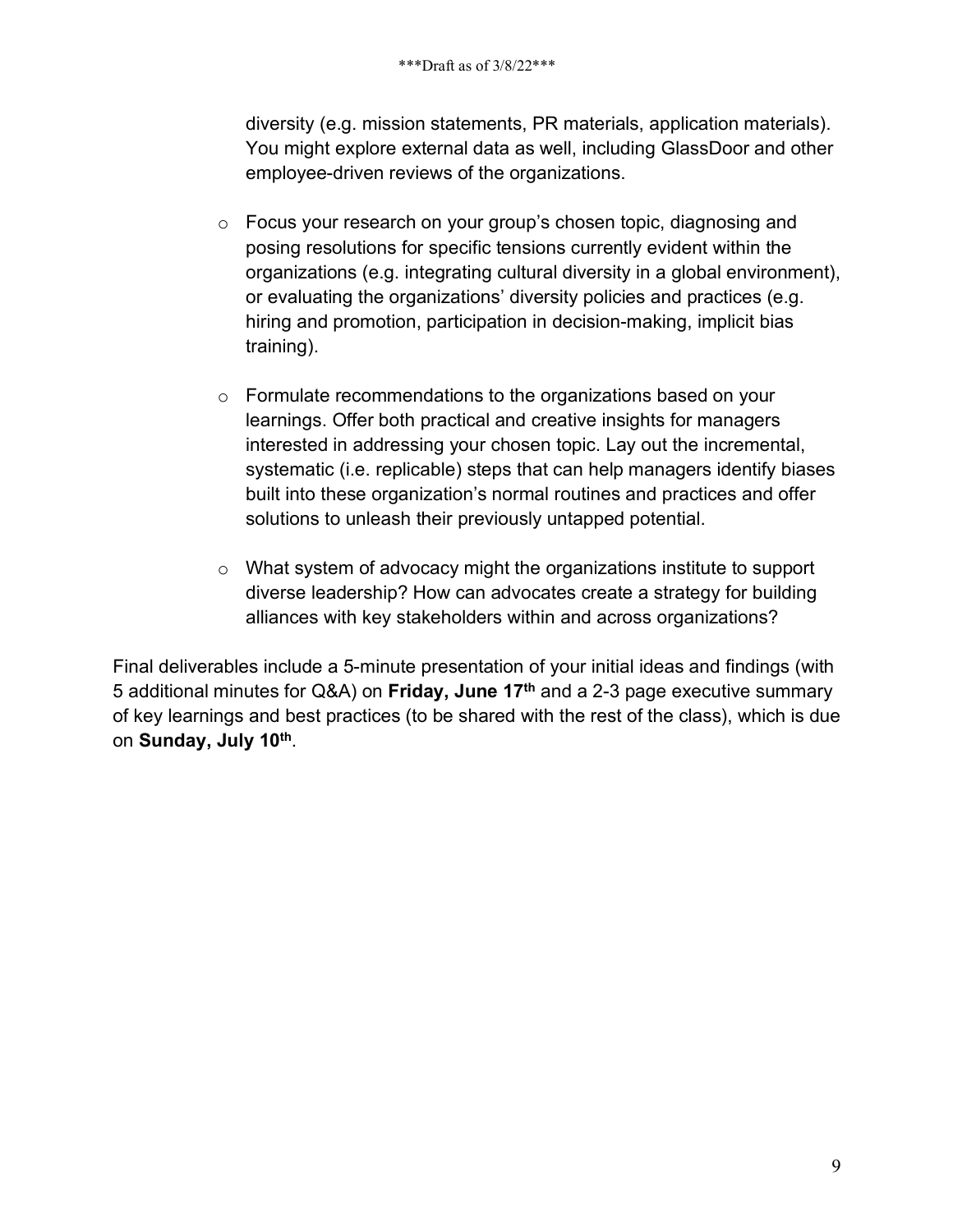# **Summary of Course Deliverables**

(all deadlines are at 11:59pm PST)

#### **Pre-course work:**

- **1) Readings and Videos.** Whether you are just taking your first step towards exploring leadership through the lens of diversity or you are a seasoned veteran of advocating for justice and equality, questioning the status quo, and using power to lead change, our short time together will be enhanced to the degree that we enter the classroom on Day 1 with a shared foundation of knowledge about the scientific literature and contemporary discourse on this vast topic. To this end, please complete the required readings and explore the recommended videos before the course begins.
- **2) Leadership Survey**. During the course we plan to provide you with customized feedback on various aspects of your leadership style based on a survey that you must complete by **Friday, June 3rd** for us to compile the reports before the course begins. Please allot 30 uninterrupted minutes to complete this task. The survey can be found here.
- **3) Personal Leadership Development Plan**—**Part A**—due by **Wednesday, June 8th**
- **4) Leading for Change Team Project—Part A**—due by **Wednesday, June 8th**
- **5) Social Capital Questionnaire**. You will receive an email from applications.sg@insead.edu with your login details for this questionnaire. Once you have received your login details, use these credentials to complete the questionnaire. You will need to save these credentials to access your individual reports later. Please complete the questionnaire by **Friday, June 10th**. The course GSI, Sonya, will send you a message when your individual reports are available for download.
- **6) Record a greeting and your name.** Please upload a photo of yourself and a short written greeting to your classmates (or upload a video) in the "Classmate greeting" discussion forum in bCourses. Please record your name in the "Name Coach Roster" so that we can all learn how to say each other's names!

#### **Post-course work:**

- **1) Personal Leadership Development Plan—Part B**—due by **Sunday, July 10th**
- **2) Leading for Change Team Project—Part B**—due by **Sunday, July 10th**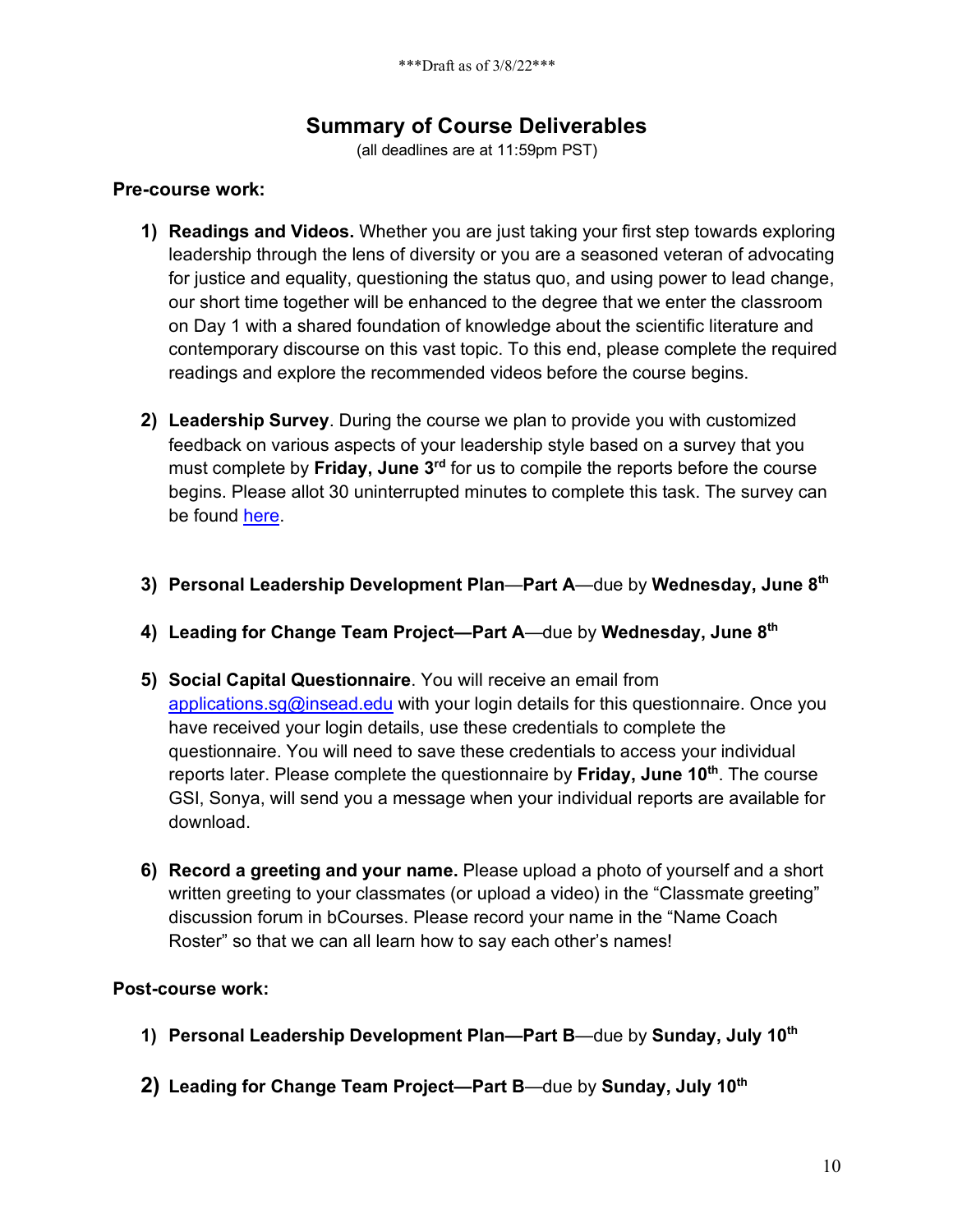# **Course Reading / Listening List**

### **Required Pre-Readings:**

Chugh, D. (2018). *The person you mean to be: How good people fight bias.* NY, NY: Harper Collins Press.

Women in the Workplace (2018 & 2019 reports). McKinsey& Company and Lean In.

Global Gender Gap Report (2020). World Economic Forum.

The impact of Covid-19 on gender equality. (2020). National Bureau of Economic Research (working paper #26947).

#### **Required Case (to be discussed on Thursday):**

Ibarra, H., Rattan, A., & Johnston, A. (2018). "Satya Nadella at Microsoft: Instilling a Growth Mindset." *Harvard Business School Case.*

#### **Recommended Podcast and Videos:**

Women at Work podcast, *Harvard Business Review*. https://hbr.org/2018/01/podcast-women-at-work

Makers.com, the largest video collection of women's stories.

Ted.com: A vast archive of talks can be found on issues related to gender, equity, and leadership. Sign in and complete the "TED recommends" tool to locate relevant talks on social change, identity, society, personal growth, activism, business, collaboration, etc.

### **Recommended Readings:**

Ibarra, H. (2015). *Act like a leader, think like a leader.* Boston, MA: Harvard Business Review Press. (optional)

### **Monday modules:**

- Tinsley, C. H., Ely, R. J. (2018). What most people get wrong about men and women. *Harvard Business Review*.
- Eagly, Alice H., and Linda L. Carli. 2007. "Women and the labyrinth of leadership." *Harvard Business Review* 1-11.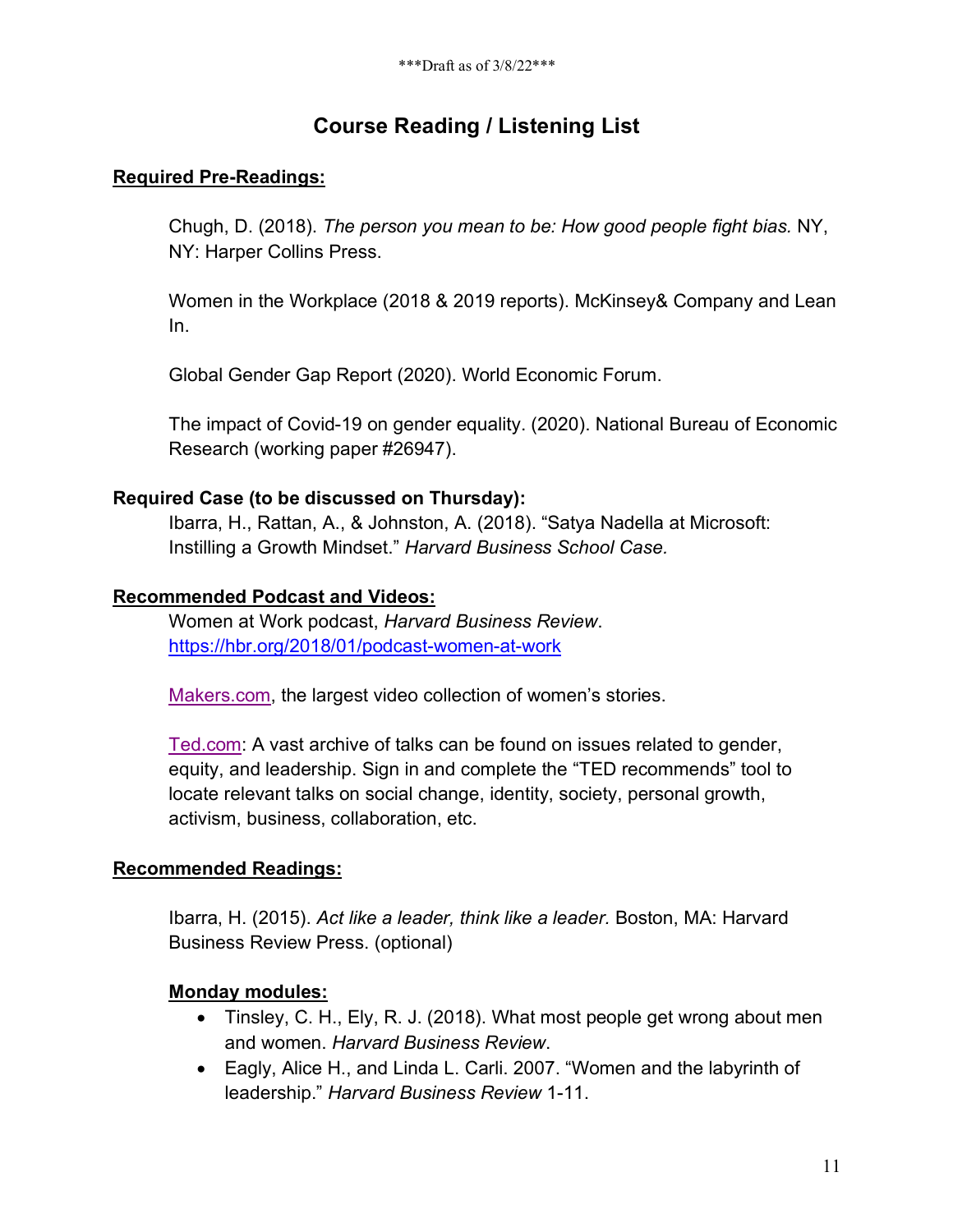- Barsh, Joanna, Susie Cranston, and Rebecca A. Craske. 2008. "Centered Leadership: How Talented Women Thrive." *The McKinsey Quarterly* 4.
- Phillips, Katherine, Dumas, Tracy, & Rothbard, Nancy (2018). Diversity and authenticity. *Harvard Business Review.*
- Popova, Maria. 2014. Fixed vs growth: The two basic mindsets that shape our lives. *Brainpickings.*
- Gillard, Julia. 2012. Misogyny Speech.
- Gillard, Julia, and Okonjo-Iweala, Ngozi. 2021. "Women and Leadership" *CommonWealth Club.*

# **Tuesday modules:**

- Neffinger, John, and Matthew Kohut. 2013. "The Big Idea." Pp. 1-24 (Chapter 1) in *Compelling People: The Hidden Qualities That Make Us Influential.* New York: Hudson Street Press.
- Keltner, Dacher. 2016. "Don't Let Power Corrupt You." *Harvard Business Review.*
- Phillips, K. (October 2014). How diversity works. *Scientific American*, 33- 37.
- Dobbin, F., and Kalev, A. (2016). Why diversity programs fail*. Harvard Business Review.*
- Johnson, Stefanie, and Hekman, David (2016). Women and minorities are penalized for promoting diversity. *Harvard Business Review.*

# **Wednesday modules:**

- Kolb, Deborah M., and Judith Williams. 2001. "Breakthrough Bargaining." *Harvard Business Review.*
- Kray, L. J., & Kennedy, J. A. (2017). Changing the narrative: Women as negotiators—and leaders. *California Management Review*.
- Cialdini, Robert B. 2001. "Harnessing the Science of Persuasion." *Harvard Business Review.*
- Kolb, Deborah M., and Debra A. Noumair. 2016. "How to Negotiate for Yourself When People Don't Expect You To." *Harvard Business Review.*
- Malhotra, Deepak. 2014. Fifteen rules for negotiating a job offer. *Harvard Business Review.*

# **Thursday modules:**

• Bohnet, Iris. 2018. "This is how companies can close the gender pay gap." *Financial Times.*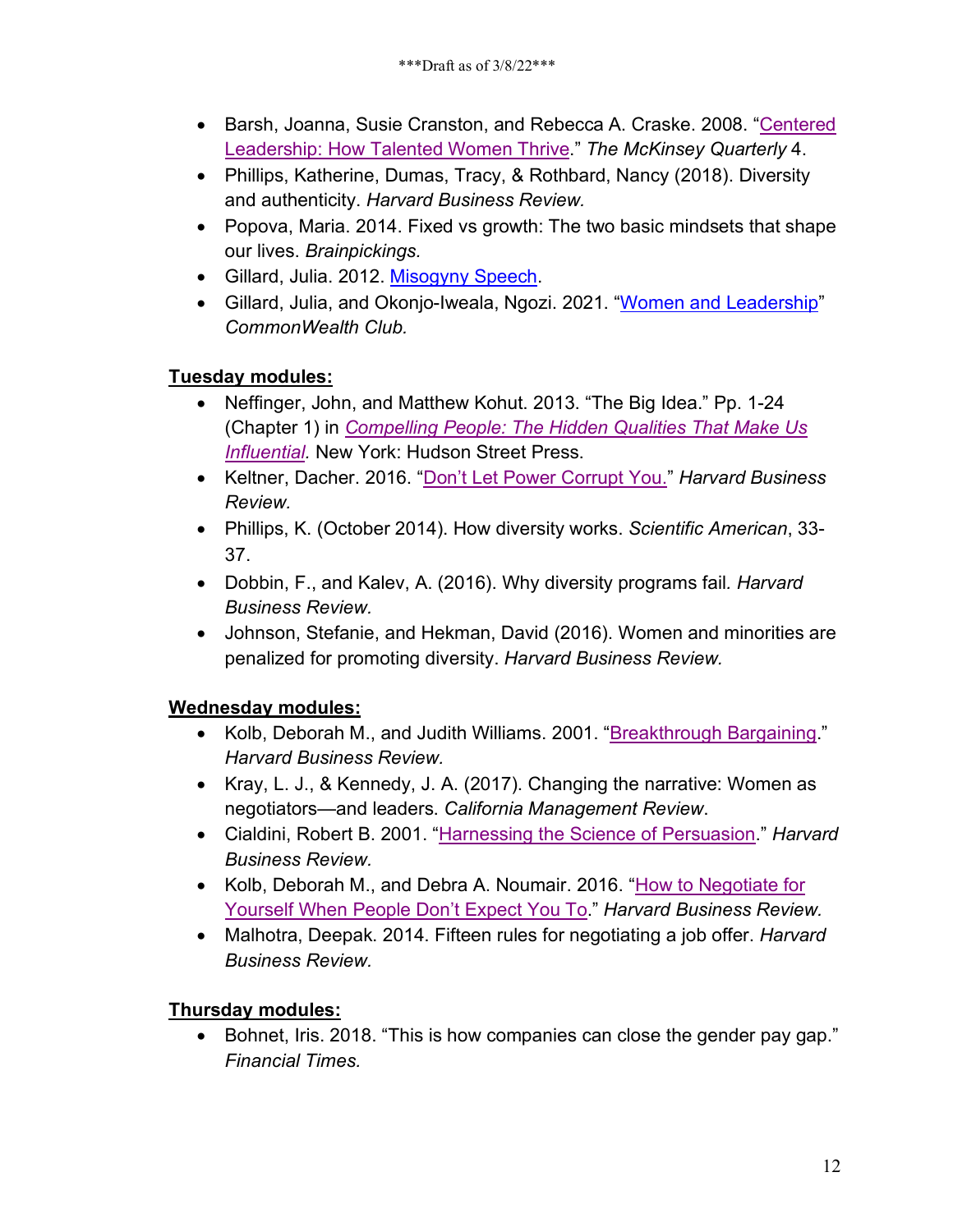- Kray, Laura (2015). The best way to eliminate the gender pay gap? Ban salary negotiations. *Washington Post.*
- Alphabet Inc/Google Shareholder letter to Chairman Eric Schmidt on gender pay gap (2017).
- Berdahl, Jennifer, Glick, Peter, & Cooper, Marianne (2018). How masculinity contests undermine organizations, and what to do about it. *Harvard Business Review.*
- Correll, Shelley (2017). Reducing gender biases in modern workplaces: A small wins approach to organizational change. *Gender & Society, 31,* 725- 750.
- Edmondson, Amy (2011). Strategies for learning from failure. *Harvard Business Review.*
- Idea watch: How companies can profit from a "growth mindset." *Harvard Business Review.*
- Carlson, Daniel, Petts, Peter, & Pepin, Joanna (2021). To Keep Women in the Workforce, Men Need to Do More at Home. *Harvard Business Review.*

### **Friday modules:**

• Ibarra, Herminia (2016). Five misconceptions about networking. *Harvard Business Review.*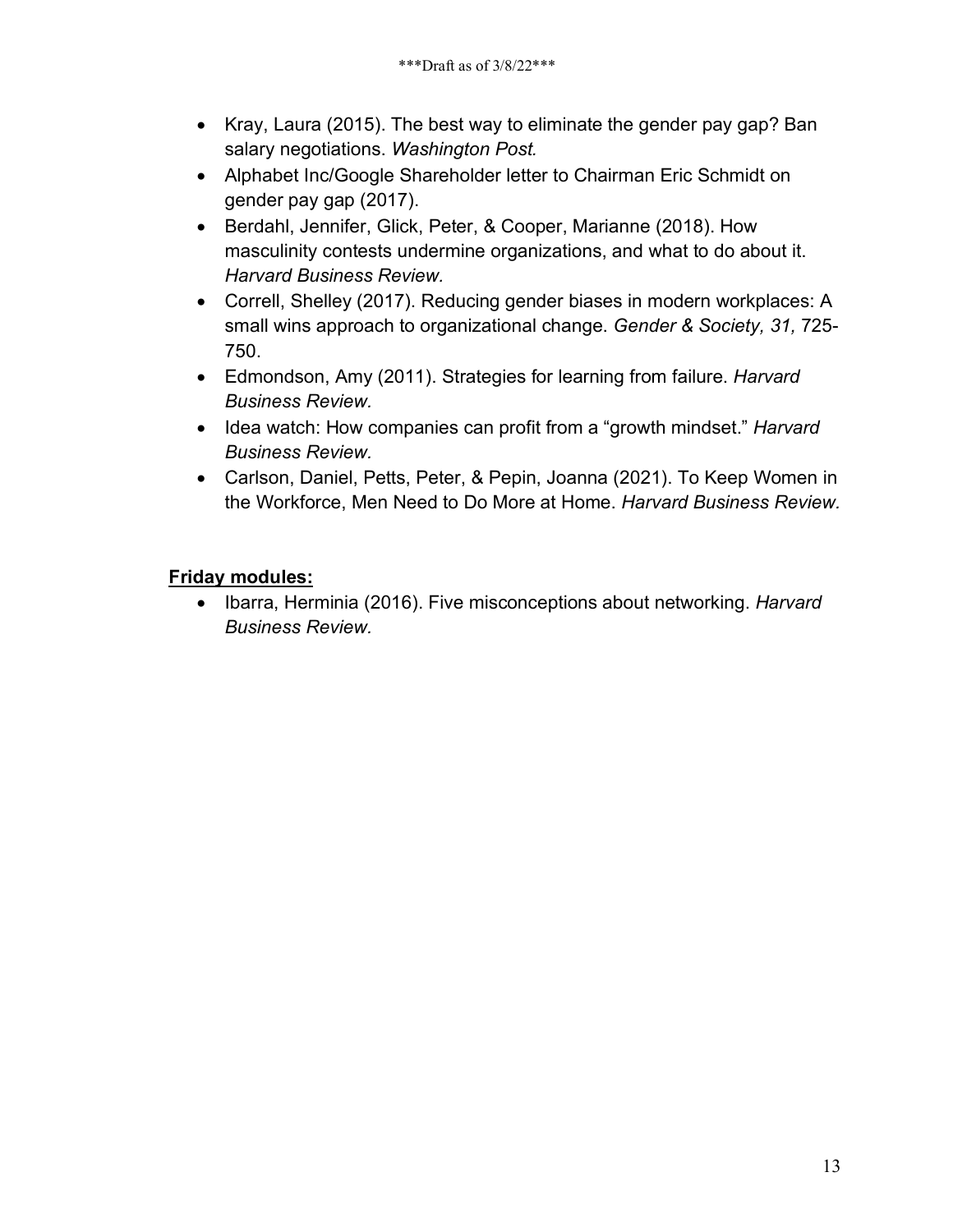# **Gender, Equity, Leadership in 21st Century June 13thth – 17th, 2022**

| <b>Date</b>                         | <b>Monday, June 13th</b>                                | <b>Tuesday, June 14th</b>                                      | <b>Wednesday</b> , June<br>15 <sub>th</sub>         | <b>Thursday, June 16th</b>                            | <b>Friday, June 17th</b>                               |
|-------------------------------------|---------------------------------------------------------|----------------------------------------------------------------|-----------------------------------------------------|-------------------------------------------------------|--------------------------------------------------------|
| Topic                               | <b>Building Our Virtual</b><br>Community                | <b>Barriers to Diversity</b>                                   | <b>Advocating for Yourself</b><br>and Others        | Diversity, Equity, and<br><b>Inclusion Leadership</b> | Embracing an<br>Interconnected<br>World                |
| <b>Module 1</b><br>$(9-11 AM)$      | Course Launch,<br>Introductions, &<br><b>Norms</b>      | Capitalizing on<br>Diversity (group)<br>simulation)            | Win-Win Negotiations<br>(group simulation)          | Leadership Challenge<br>(group simulation)            | Navigating Your<br>Social Network<br>(Sanaz Mobasseri) |
| <b>Module 2</b>                     | Mapping Your Identity<br>and Mindset                    | Understanding Implicit<br><b>Biases</b>                        | Gender, Negotiation,<br>& Career Advancement        | Designing a Learning<br>Organization                  | <b>Group Presentations</b>                             |
| <b>Module 3</b><br>$(2-3:30)$<br>PM | Celebrating the<br>Leader Within<br>(Carolyn Buck-Luce) | The Universal Benefits<br>of Inclusive Design<br>(Haben Girma) | Advocating for<br>Yourself (video case<br>analysis) | The Future of Work<br>(Sally Thornton)                | Send Off!                                              |

**Note:** Class will be held from 9-5 PDT each day, with 6 hours of activities each day. We will have 10 minute bio-breaks during synchronous sessions and a lunch break. Modules 1 involves synchronous activity (90-120 minutes each) with individual, paired, and group activities that require attendance. Module 2 will consist of asynchronous, individual or group activities. Module 3 involves live speakers, which are best experienced synchronously so you can participate directly and ask questions. Recorded videos will be provided for missed sessions. To make up for missed sessions, you will be asked to submit a virtual three-minute response video after watching the recording on bCourses.